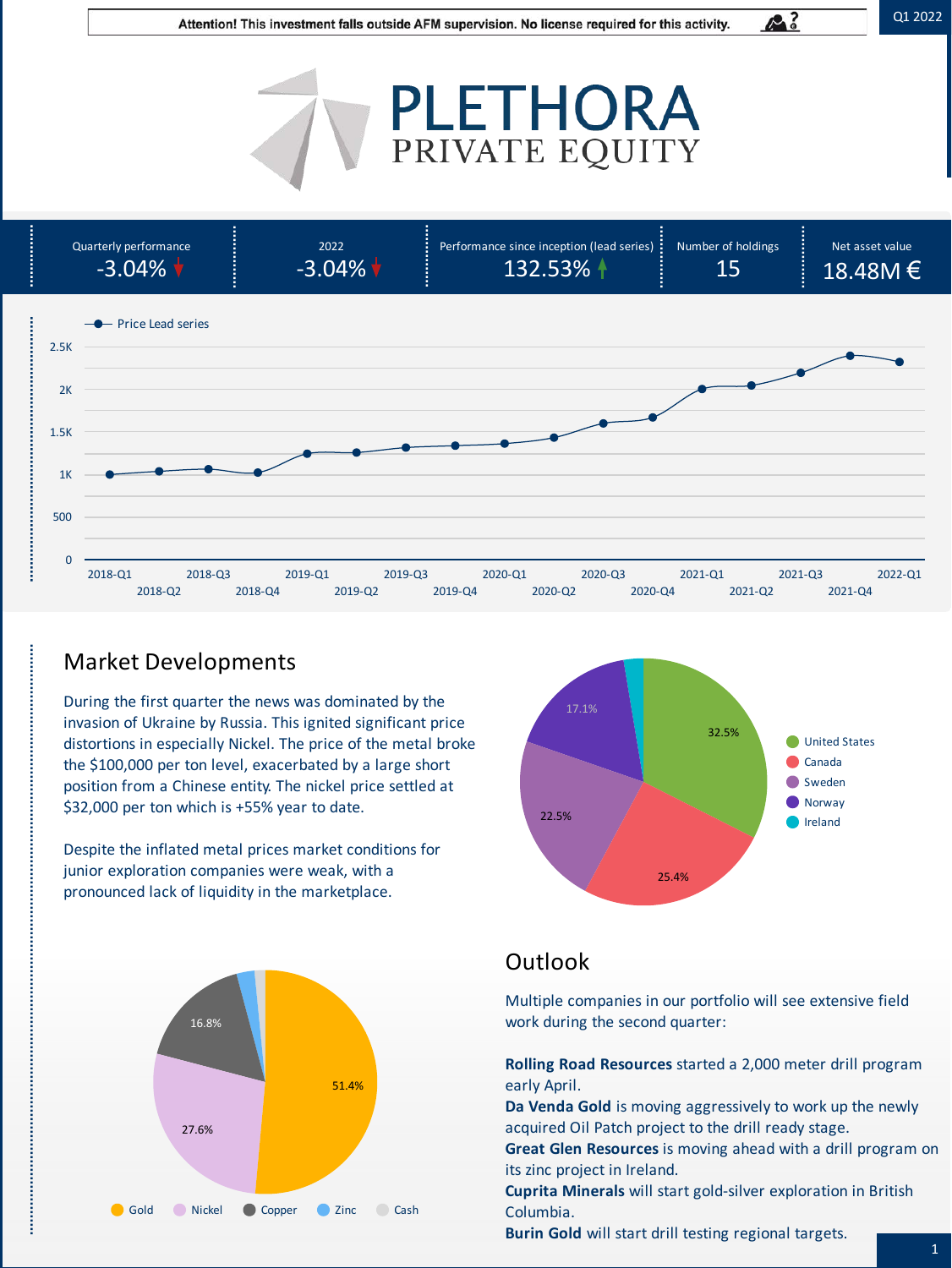

#### Portfolio update

**Da Venda Gold** received disappointing results from its partnerfunded drill program at the Currant project. No significant gold was encountered.

Pipeline exploration, however, was successful in identifying a large new project named Oil Patch which was staked during the quarter. Initial results from reconnaissance work point towards a Carlin-type gold bearing system. The Carlin trend in Nevada is one of the richest gold mining districts in the world.

A property-wide gravity survey was completed during the quarter and a ground magnetic survey is ongoing. In Q2 of this year the company intends to complete a property-wide soil geochemical survey and trenching.



![](_page_1_Picture_7.jpeg)

**Rolling Road Resources** initiated a financing late Q1 2022 and closed the C\$1.2 million raise priced at C\$0.30 per share subsequent quarter-end. Proceeds are geared towards a 2,000 meter drill campaign at the Uvbergs project which started early April 2022.

Furthermore the company expanded its landholdings in the Bergslagen area via multiple license applications. The total land position is now >400 km2 over four distinct areas, pending government approval.

The company intends to initiate a go-public transaction after the completion of the drill program which should result in a public listing late Q4 2022 / Q1 2023.

**Kumo Resources** received the results of the trenching and channel sampling campaign undertaken at the Frostmoen project in 2021. Results were highly encouraging with individual assays up to 7.6% Copper ("Cu"), included in a larger interval grading 1.8% Cu over 10 meters at surface.

Particularly exciting is the fact that the strongest copper mineralization at surface was found close a strong subsurface IP chargeability/resistivity anomaly underneath a bog.

The company has submitted drill permits which would enable drill testing this target in 2022.

![](_page_1_Figure_14.jpeg)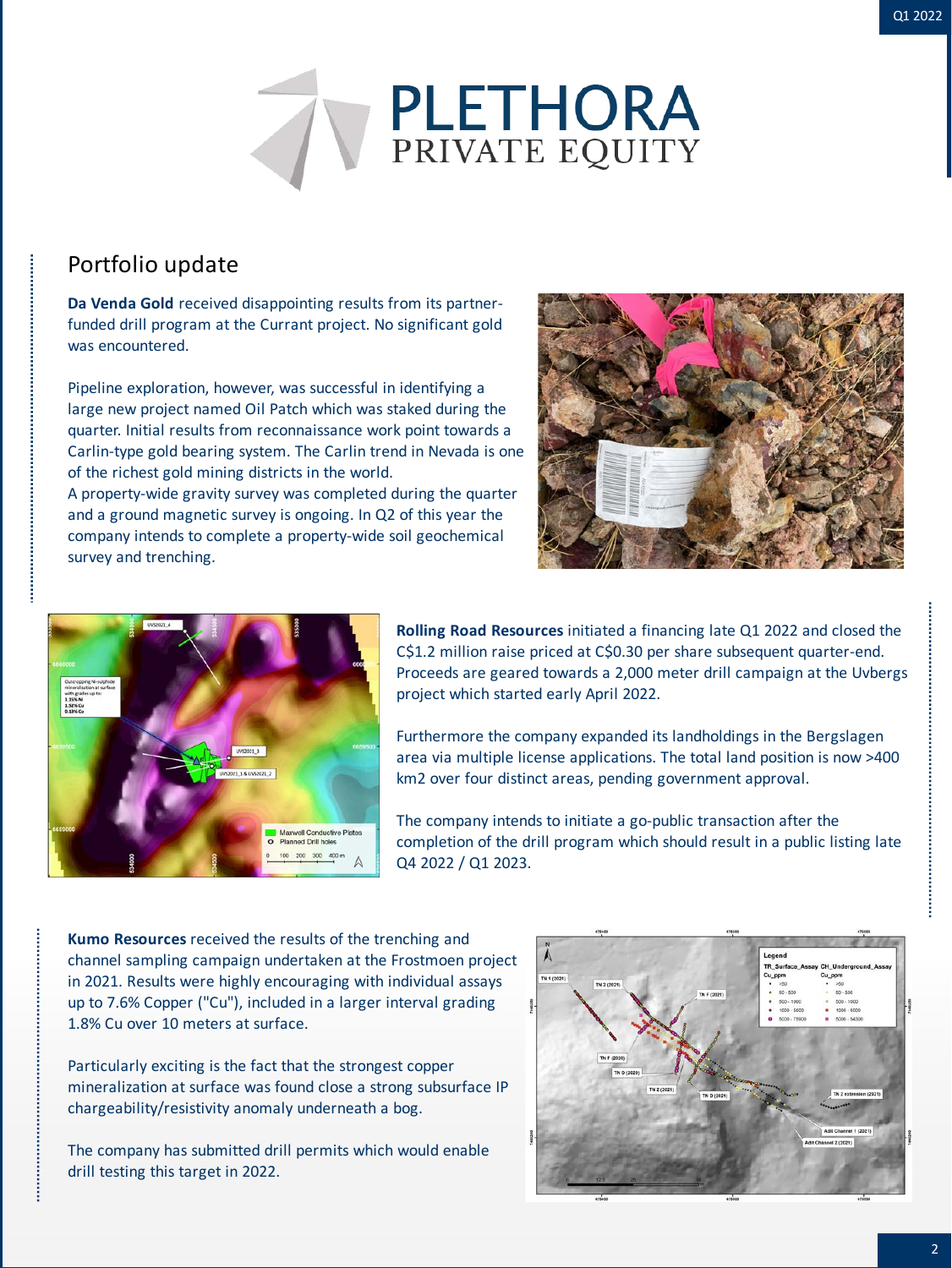![](_page_2_Picture_1.jpeg)

#### Portfolio update

**Patina Minerals** ceased its activities in Serbia. The fund assessed the jurisdictional risk as too high after two main events:

1.) The government revoked the license of Rio Tinto's \$2.4 bln Yadar lithium project after protests. *<https://www.bbc.com/news/world-europe-60081853>*

2.) The alignment of the government with Russia.

![](_page_2_Picture_6.jpeg)

These two factors are causing significant unknowns in our path monetizing possible exploration success in the country. The fund took a write-down to the approximate cash balance in Patina.

![](_page_2_Picture_8.jpeg)

**Superior Nickel** finished the extensive compilation work on the projects in the Fox River belt located in Manitoba, Canada.

This work has uncovered dozens of EM conductors possibly related to nickel mineralization and multiple drill ready targets.

First Nation engagement has started as the company recognizes the importance of a good relationship with the traditional owners of the land.

Superior Nickel is currently in discussions with major mining companies to progress the projects further.

**Burin Gold** started its 10,000 meter drilling campaign on the Hickey's Pond Paradise project in Newfoundland, Canada. In February the company reported that all holes drilled thus far intersected alteration associated with high-sulphidation epithermal mineralization.

The share price of the company weakened significantly during the quarter due to general weak market conditions in the junior exploration sector.

![](_page_2_Figure_15.jpeg)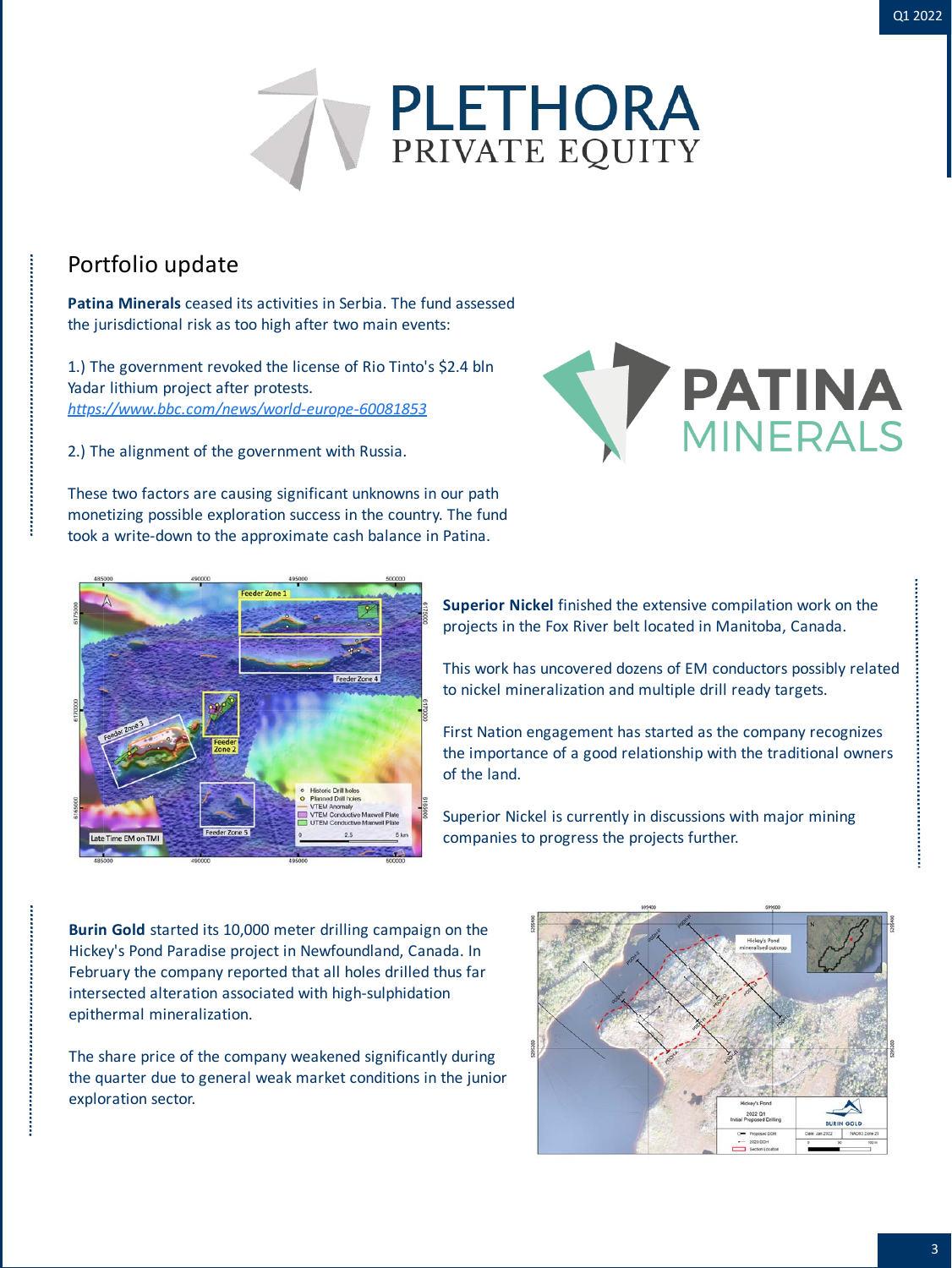![](_page_3_Picture_1.jpeg)

#### Drill / transaction ready

Second phase exploration Companies at this stage have generated clear cut drill targets and are ready for a transaction.

![](_page_3_Picture_4.jpeg)

![](_page_3_Picture_5.jpeg)

![](_page_3_Picture_6.jpeg)

![](_page_3_Picture_7.jpeg)

4

## First phase exploration First phase exploration results

**Concept** Concept Targets are staked and are currently being tested systematically with teams in the field taking large amounts of surface samples.

2

## **CUPRITA**<br>MINERALS<sub>INC</sub>

warranted follow up work. Company is generating drill targets with further geochemical

and/or geophysical work.

![](_page_3_Picture_12.jpeg)

![](_page_3_Picture_13.jpeg)

Projects at this stage have conceptual targets. These are being tested for fatal flaws in the field with a team of geologists.

![](_page_3_Picture_14.jpeg)

![](_page_3_Picture_15.jpeg)

![](_page_3_Picture_16.jpeg)

1

3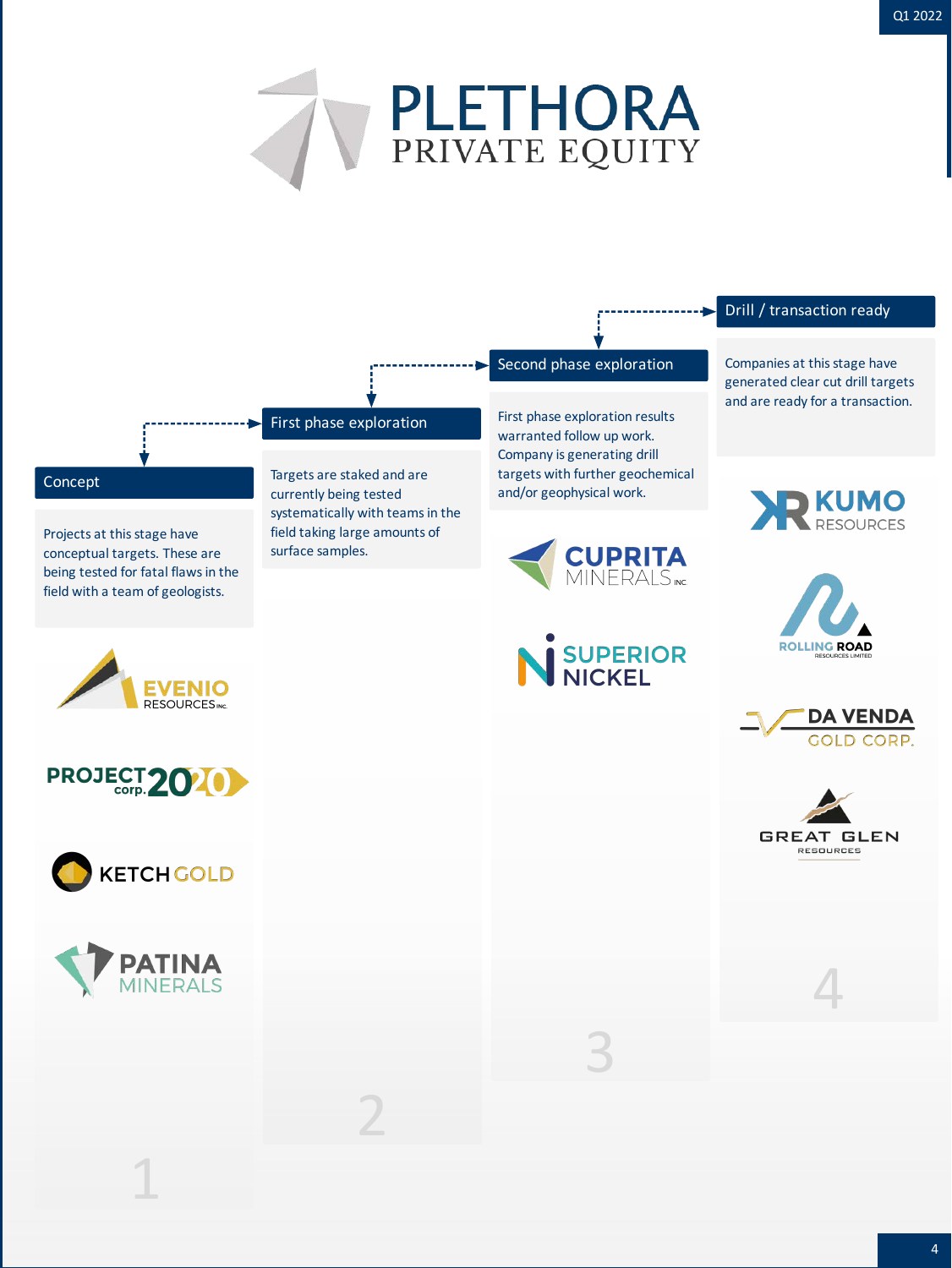![](_page_4_Picture_0.jpeg)

![](_page_4_Picture_1.jpeg)

#### **Transactions**

![](_page_4_Picture_3.jpeg)

![](_page_4_Picture_4.jpeg)

![](_page_4_Picture_5.jpeg)

![](_page_4_Picture_6.jpeg)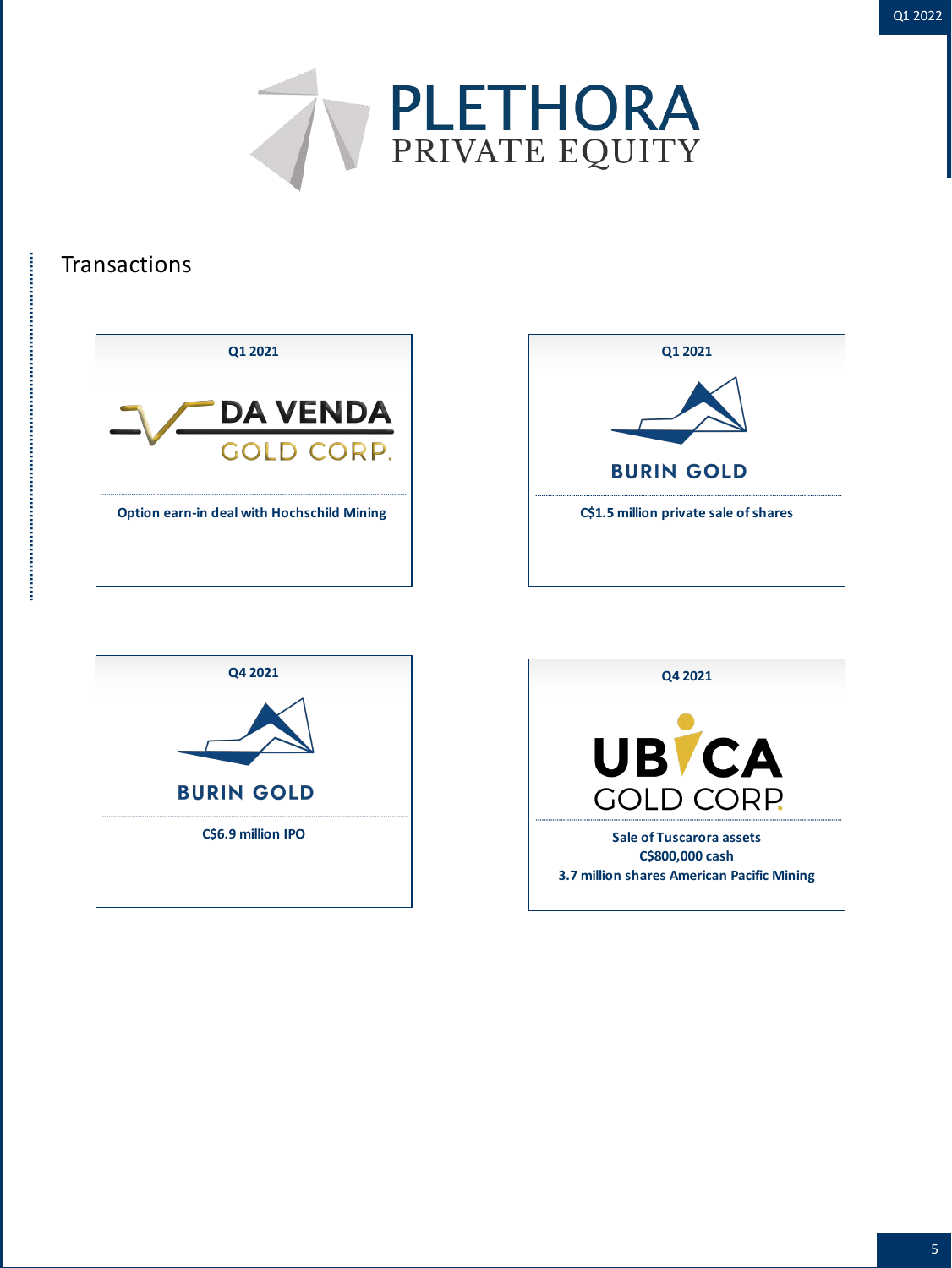![](_page_5_Figure_0.jpeg)

**Great Glen Resources** Ireland Irish-type Lead-Zinc

![](_page_5_Figure_1.jpeg)

**Superior Nickel** Manitoba, Canada Magmatic Nickel-Copper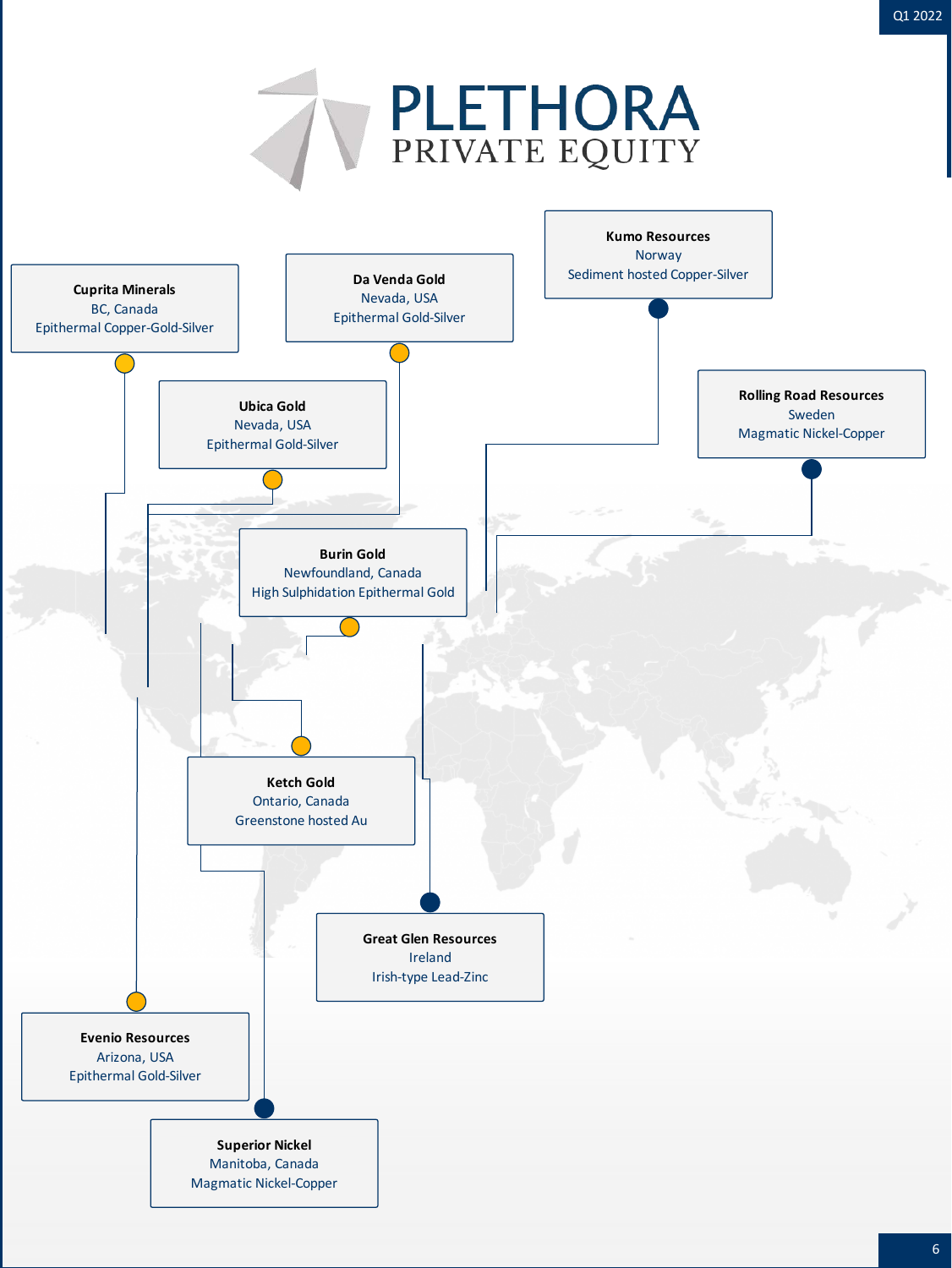![](_page_6_Picture_1.jpeg)

## Book value incubated companies and all the C2-2021 Q3-2021 Q4-2021 Q4-2021 Q1-2022

\$0.450 \$0.450 \$0.385 \$0.400 \$0.400 \$0.400 \$0.400 \$0.100 \$0.100 \$0.100 \$0.050 \$0.050 \$0.050 \$0.050 \$0.550 \$0.150 **Burin Gold Corp Da Venda Gold Corp Superior Nickel Inc Cuprita Minerals Inc** % Ownership 24.2% Marketcap \$14.25M % Ownership 76.5% Marketcap \$6.60M % Ownership 62.5% Marketcap \$2.00M % Ownership 85.1% Marketcap \$728.26K **Kumo Resources Inc Great Glen Resources Patina Minerals Inc Evenio Resources Inc**

![](_page_6_Figure_4.jpeg)

![](_page_6_Figure_5.jpeg)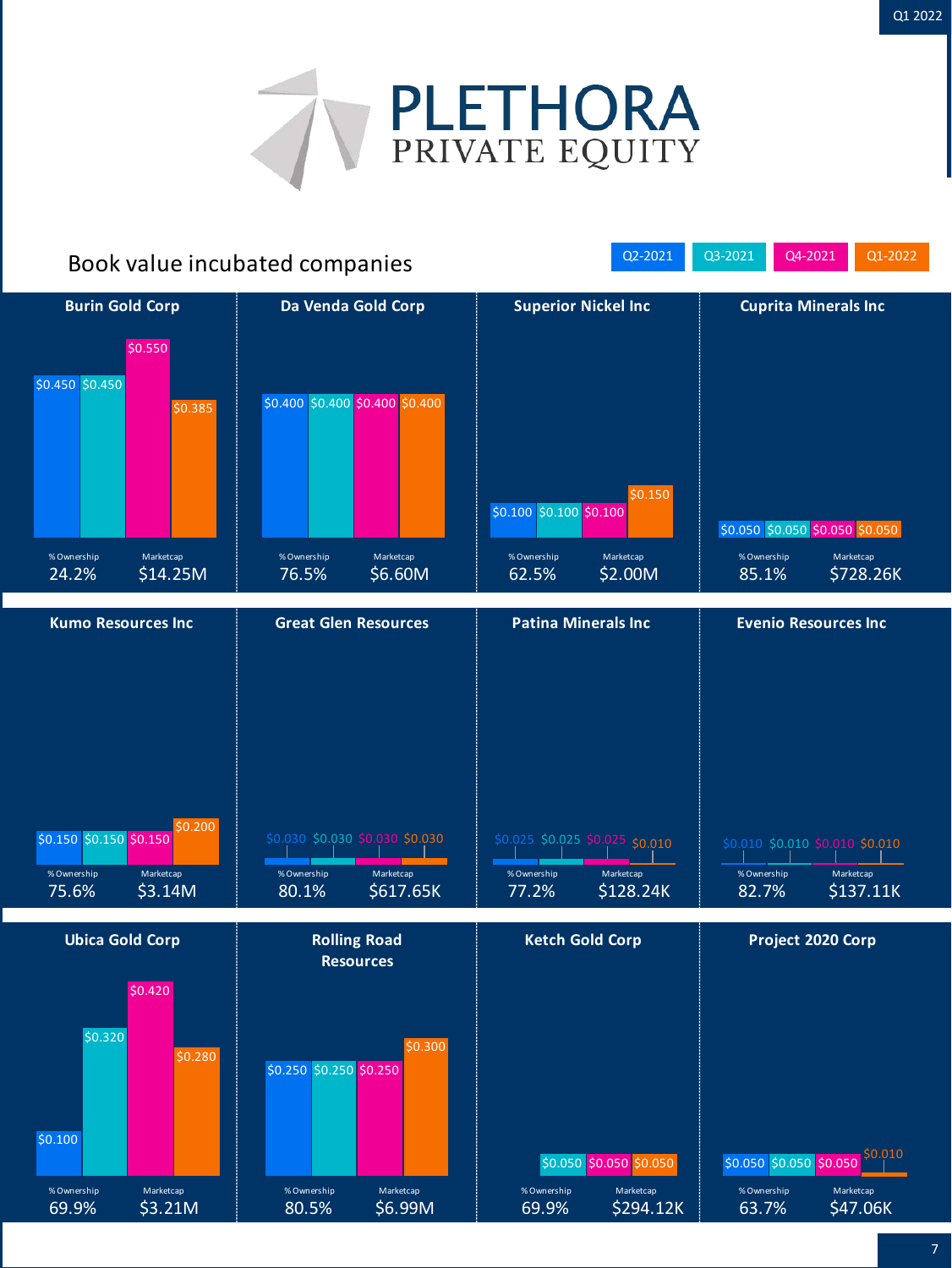![](_page_7_Picture_1.jpeg)

## Book value incubated companies

| Company $\overline{\phantom{a}}$ | Q2-2021  | Q3-2021  | Q4-2021  | Q1-2022  | <b>Marketcap</b> | % Ownership |
|----------------------------------|----------|----------|----------|----------|------------------|-------------|
| Burin Gold Corp.                 | \$0.45   | \$0.45   | \$0.55   | \$0.39   | \$14,245,000     | 24.2%       |
| Cuprita Minerals Inc.            | \$0.05   | \$0.05   | \$0.05   | \$0.05   | \$728,261        | 85.13%      |
| Da Venda Gold.                   | \$0.40   | \$0.40   | \$0.40   | \$0.40   | \$6,603,921      | 76.5%       |
| Evenio Resources Inc.            | \$0.01   | \$0.01   | \$0.01   | \$0.01   | \$137,111        | 82.7%       |
| Great Glen Resources Inc.        | \$0.03\$ | \$0.03\$ | \$0.03\$ | \$0.03   | \$617,647        | 80.14%      |
| Ketch Gold Corp.                 |          | \$0.05   | \$0.05   | \$0.05   | \$294,118        | 69.9%       |
| Kumo Resources Inc.              | \$0.15   | \$0.15   | \$0.15   | \$0.20   | \$3,141,176      | 75.64%      |
| Patina Minerals Inc.             | \$0.03\$ | \$0.03   | \$0.03\$ | \$0.01   | \$128,235        | 77.2%       |
| Project 2020 Corp.               | \$0.05   | \$0.05   | \$0.05   | \$0.01   | \$47,059         | 63.75%      |
| Rolling Road Resources Inc.      | \$0.25   | \$0.25   | \$0.25   | \$0.30   | \$6,991,765      | 80.5%       |
| Superior Nickel Inc.             | \$0.10   | \$0.10   | \$0.10   | \$0.15   | \$1,999,706      | 62.5%       |
| Ubica Gold Corp.                 | \$0.10   | \$0.32   | \$0.42   | \$0.28\$ | \$3,206,843      | 69.9%       |

### Book value adjustments

,我们的一个人,我们的一个人,我们的一个人,我们的一个人,我们的一个人,我们的一个人,我们的一个人,我们的一个人,我们的一个人,我们的一个人,我们的一个人,我们的一个人,我们的一个人,我们的一个人

**Burin Gold Corp.** share price declined due to weak market conditions on the TSXV.

**Kumo Resources Inc.** gained in value due to high grade copper mineralization found at surface in trenches on the Frostmoen project.

Patina Minerals Inc. was written down to \$0.01 per share which reflects the approximate cash balance due to the fund's decision to exit Serbia.

**Project 2020 Corp.** was written down to \$0.01 per share due to the abandonment of its generated concepts in Australia. Covid-19 restrictions made exploration impractical over the past two years.

**Rolling Road Resources Inc.** gained in value due after initiating a financing at \$0.30 per share with third-party investors.

**Superior Nickel Inc.** gained in value after successful target generation on its vast project in the Fox River Belt, Manitoba.

**Ubica Gold Corp.** lost value after its holdings in publicly-traded American Pacific Mining declined in value.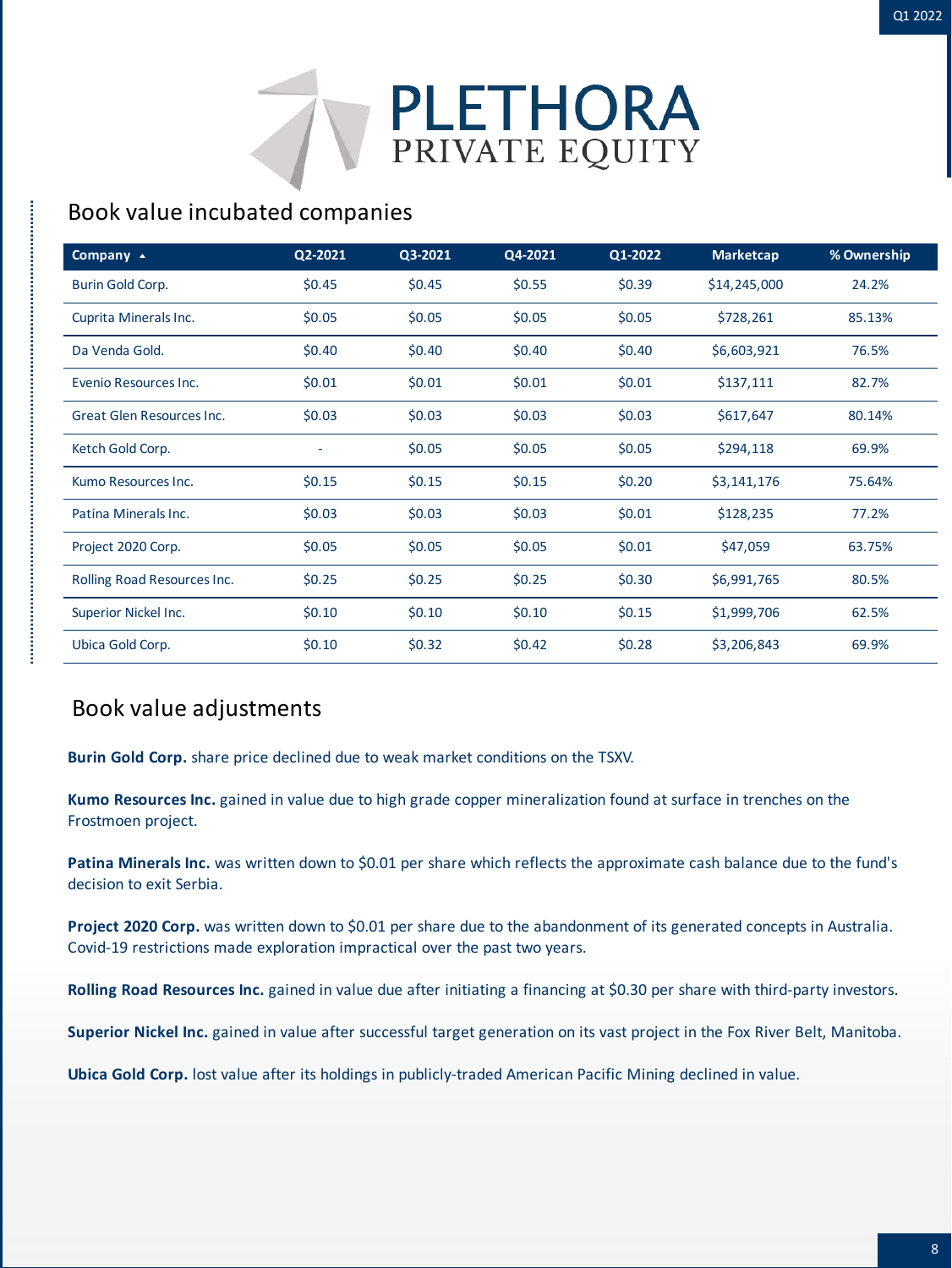![](_page_8_Picture_1.jpeg)

## Lead series fund

| 2018  | 2019   | 2020   | 2021  | 2022     | Since inception |
|-------|--------|--------|-------|----------|-----------------|
| 2.33% | 30.95% | 24.89% | 43.4% | $-3.04%$ | 132.53%         |

| YYYYQ v | <b>Price Lead series</b> | <b>Return %</b> |
|---------|--------------------------|-----------------|
| 2022-Q1 | 2,325.29€                | $-3.04%$        |
| 2021-Q4 | 2,398.26€                | 9.14%           |
| 2021-Q3 | 2,197.41€                | 7.27%           |
| 2021-Q2 | 2,048.51€                | 2.09%           |
| 2021-Q1 | 2,006.51€                | 19.98%          |
| 2020-Q4 | 1,672.40€                | 4.41%           |
| 2020-Q3 | 1,601.72 €               | 11.63%          |
| 2020-Q2 | 1,434.90€                | 5.17%           |
| 2020-Q1 | 1,364.31€                | 1.88%           |
| 2019-Q4 | 1,339.98€                | 1.71%           |
| 2019-Q3 | 1,317.41€                | 4.64%           |
| 2019-Q2 | 1,259.01€                | 1.1%            |
| 2019-Q1 | 1,245.28€                | 21.7%           |
| 2018-Q4 | 1,023.27€                | $-3.75%$        |
| 2018-Q3 | 1,063.18€                | 2.44%           |
| 2018-Q2 | 1,037.84 €               | 3.78%           |
| 2018-Q1 | 1,000.00€                | 0%              |